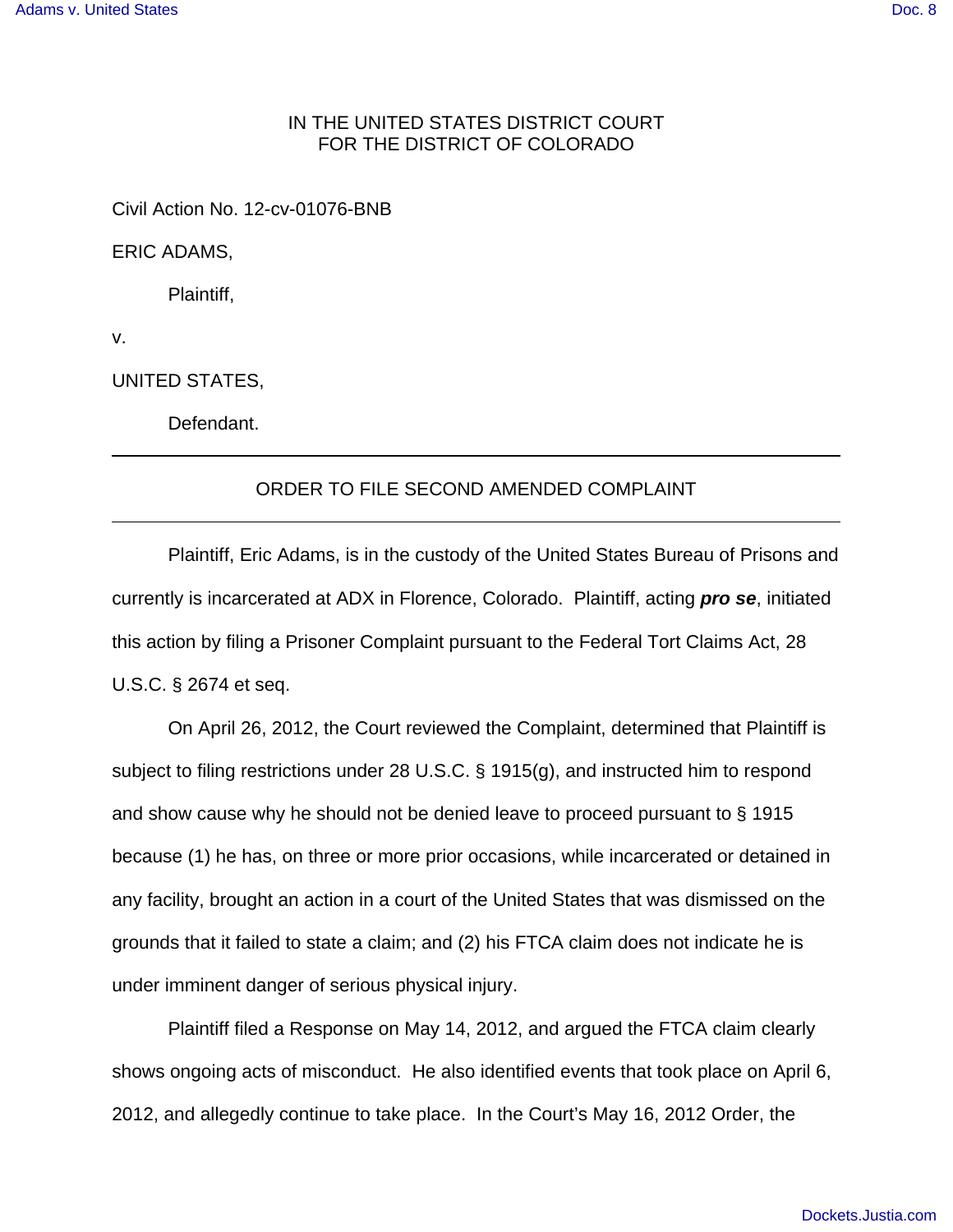Court explained that the FTCA claim was based on events that took place in January 2012 and could not meet the requirement of imminent danger of serious physical injury. The Court also stated that even though the events that took place on April 6, 2012, were possible claims of imminent danger of serious physical injury, Plaintiff failed to state with specificity who personally participated in the alleged acts. Plaintiff was instructed to file an Amended Complaint, which he did on June 6, 2012.

The Court must construe the Amended Complaint liberally because Mr. Adams is a pro se litigant. See Haines v. Kerner, 404 U.S. 519, 520-21 (1972); Hall v. Bellmon, 935 F.2d 1106, 1110 (10<sup>th</sup> Cir. 1991). However, the Court should not act as a *pro se* litigant's advocate. See Hall, 935 F.2d at 1110.

 Generally, the filing of an amended complaint supersedes the original complaint "and renders it of no legal effect." See Davis v. TXO Prod. Corp., 929 F.2d 1515, 1517 (10th Cir. 1991) (internal quotation marks omitted); see also Miller v. Glanz, 948 F.2d 1562,1565 (10th Cir. 1991); 6 C. Wright, A. Miller & M. Kane, Fed. Practice and Procedure § 1476 (1990). In the Amended Complaint, Plaintiff lists only the United States in the caption of the Complaint form. He also fails to list all named defendants in Section "A. Parties" of the form and to state the proper jurisdiction in Section B. for the basis of his claims. Plaintiff also asserts throughout the Amended Complaint that he has shown personal participation by the United States and his claims are properly asserted against the United States pursuant to the FTCA.

Plaintiff will be given one more opportunity to amend the Complaint and comply with the Court's directives. First, Plaintiff must complete the Prisoner Complaint form by providing all requested information. Second, Plaintiff must identify in the caption the

2